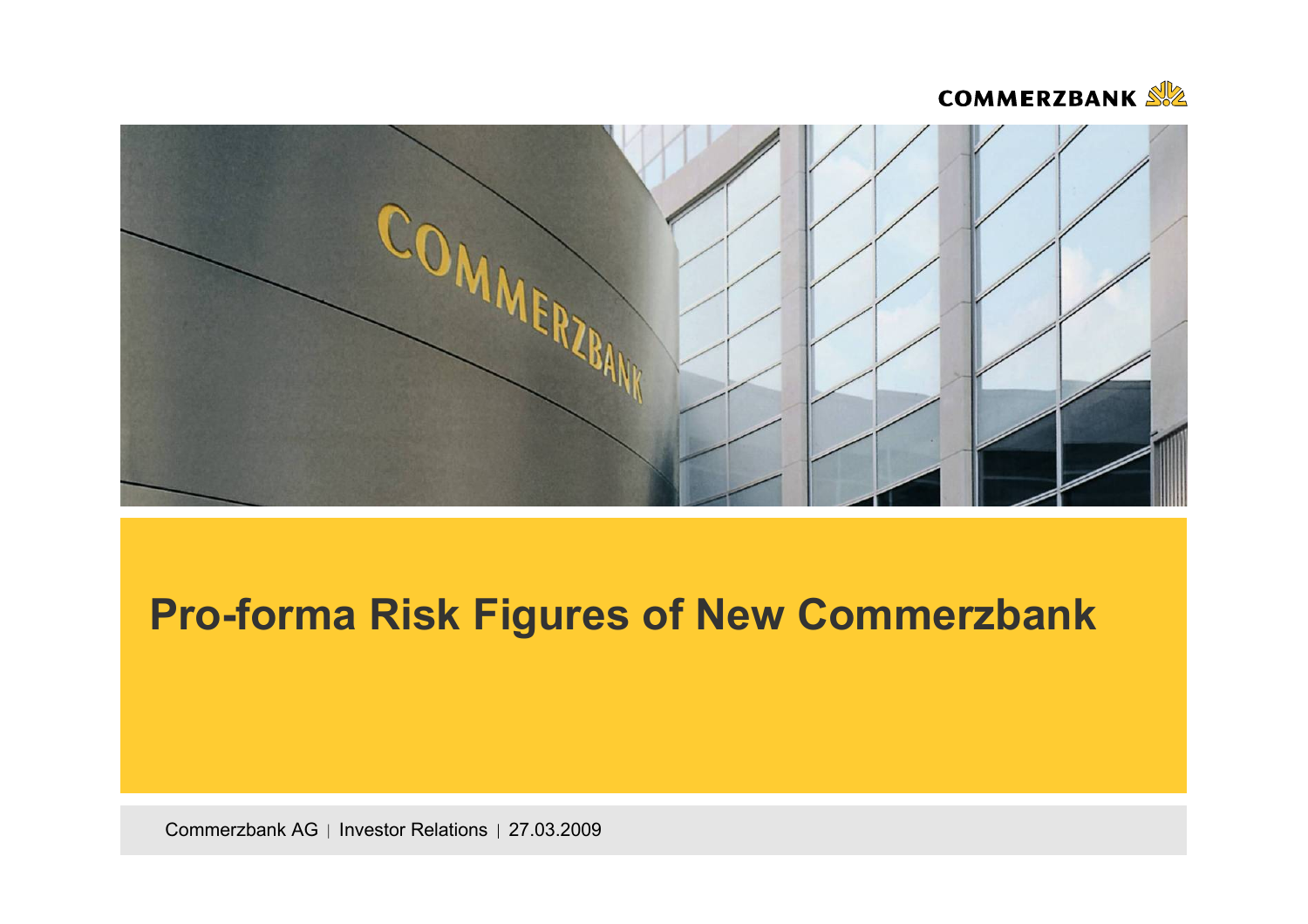

#### **1. Risk taking capability**

- 2.Credit Risk
- 3. Market Risk
- 4. Operational Risk
- 5. Portfolios in risk focus
- 6. Default Portfolio / Charges against earnings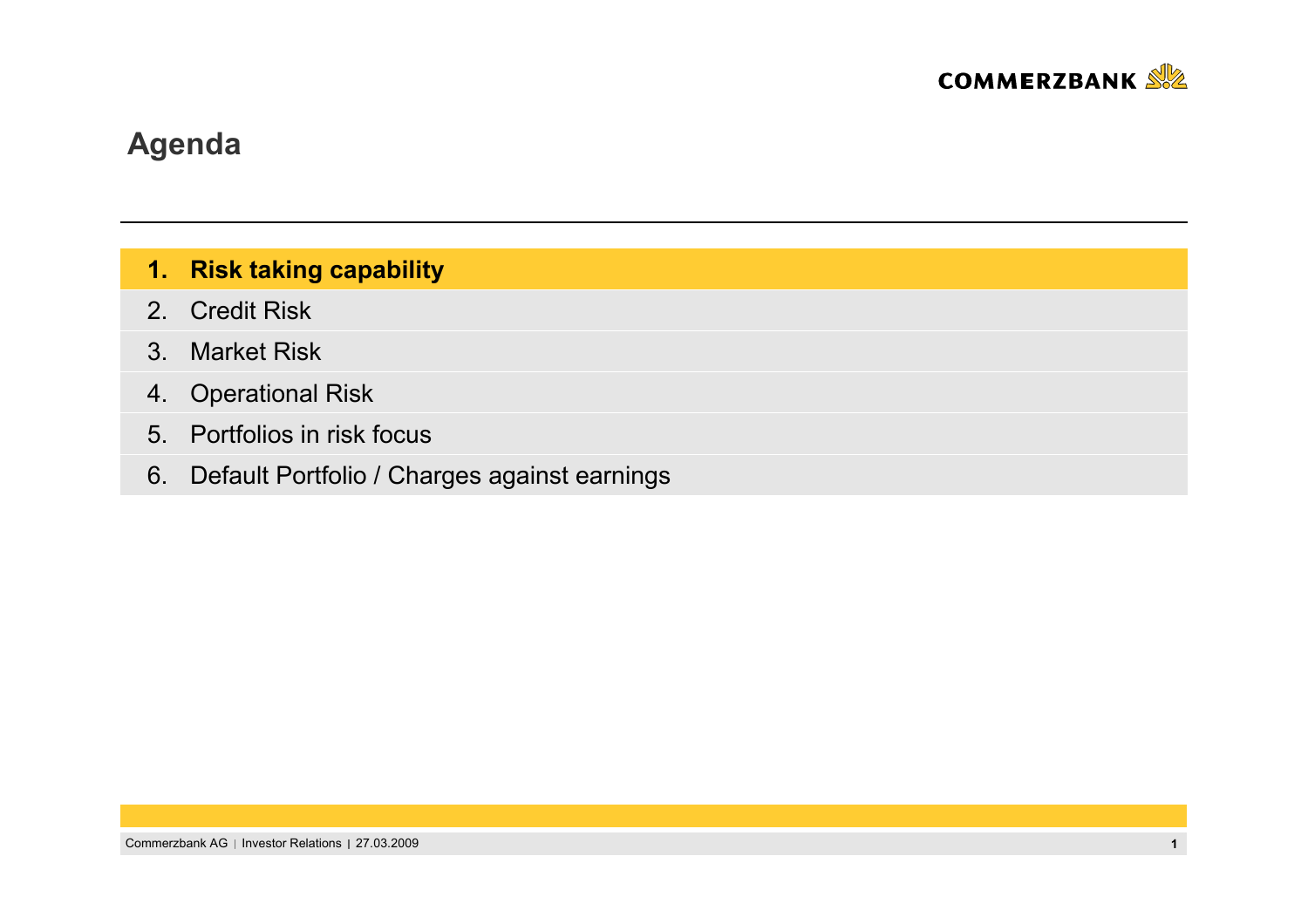

## **Risk taking capability**



#### **Outlook New Commerzbank**

After booking of first SoFFin tranche, the risk taking capability of New Commerzbank is ensured.

The second SoFFin tranche further increases the capital buffer and strengthens the protection against future economic stress scenarios.

The economic and regulatory capital buffer will be closely monitored by comprehensive scenario-based stress testing.

During 2009, the economic risk taking capability concept of New Commerzbank will be harmonized with existing regulatory capital adequacy rules leading to a convergence of economic and regulatory capital steering.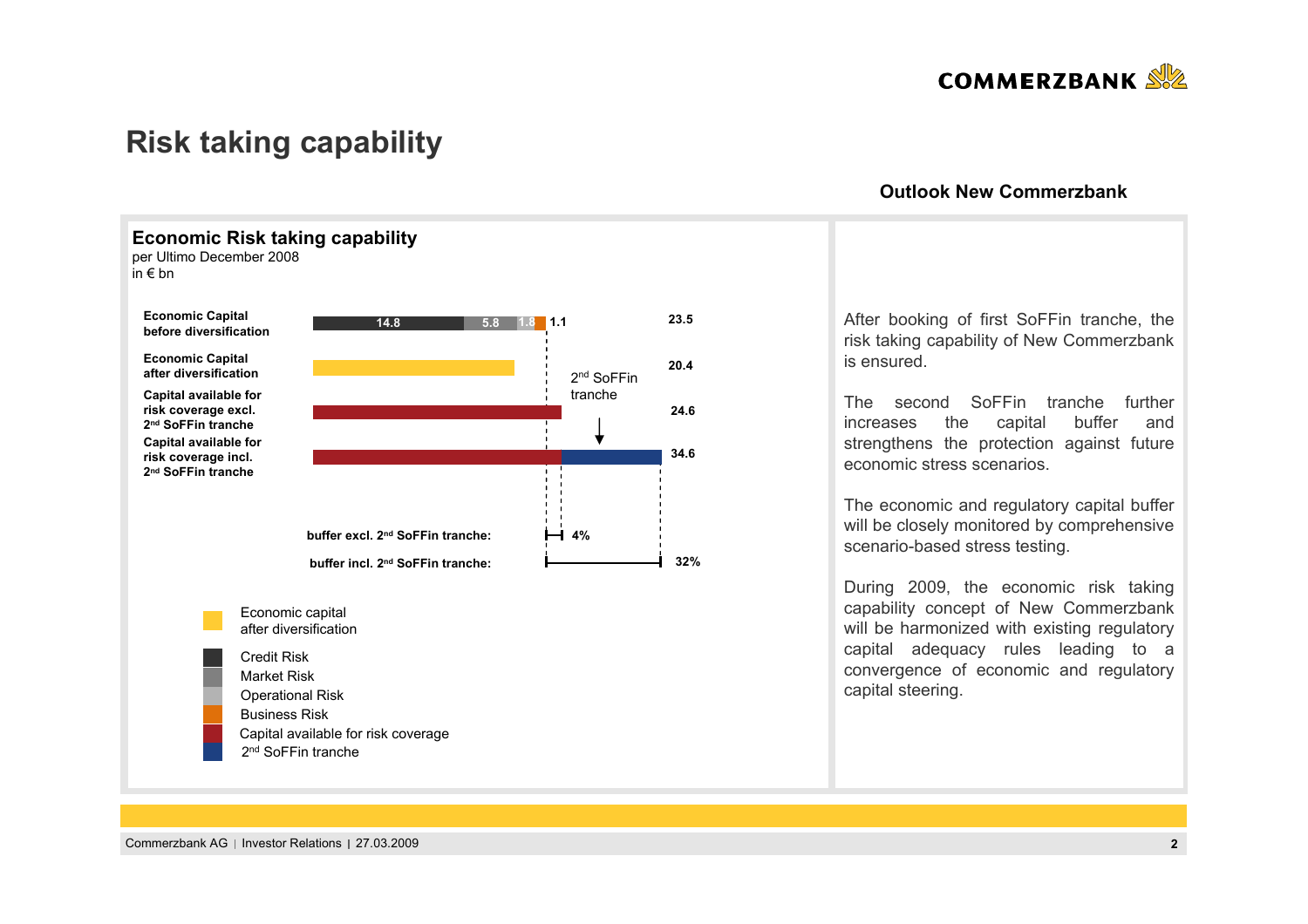

- 1. Risk taking capability
- **2.Credit Risk**
- 3. Market Risk
- 4. Operational Risk
- 5. Portfolios in risk focus
- 6. Default Portfolio / Charges against earnings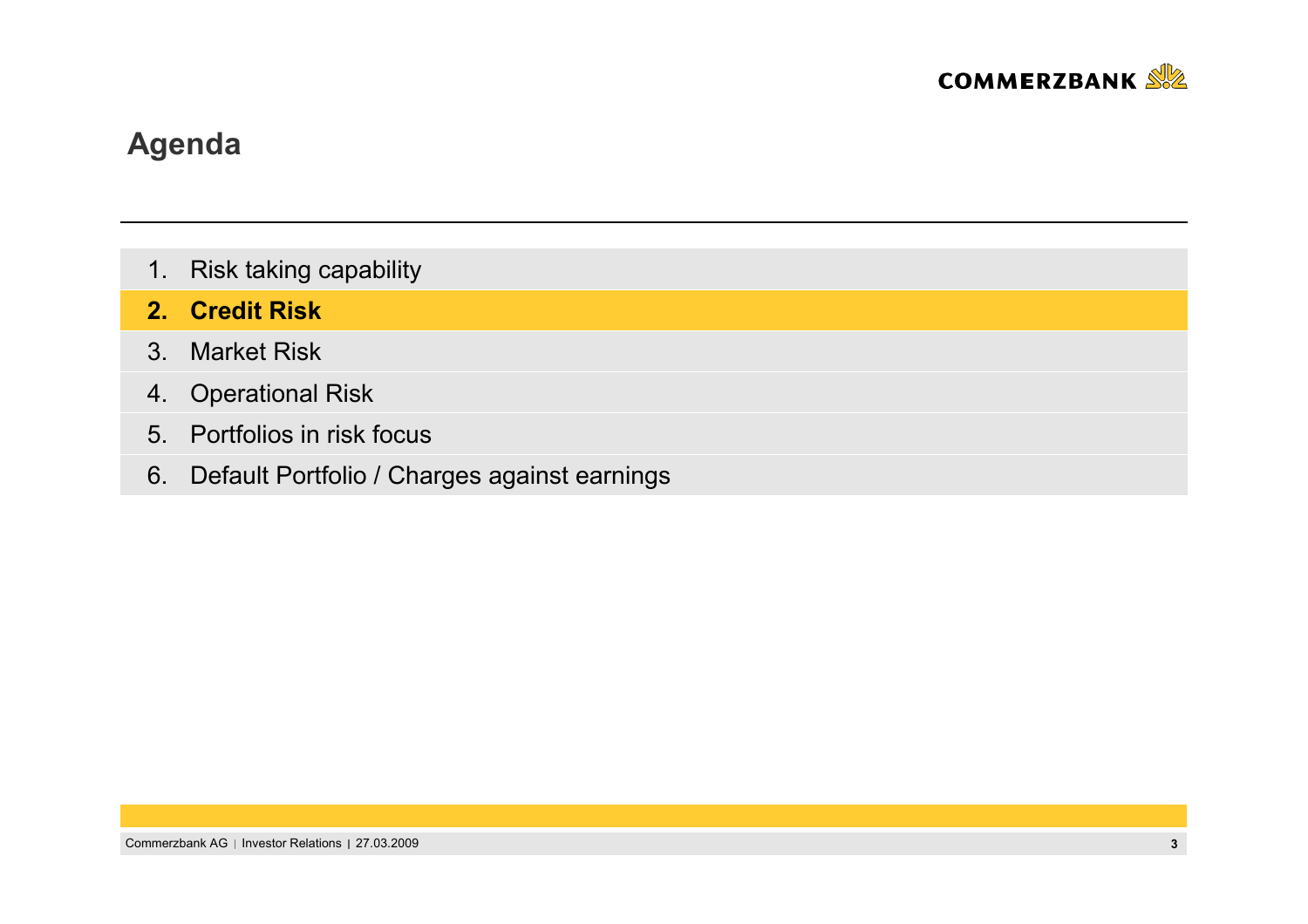

### **Credit Portfolio**



### **Expected Loss / Risk density**

per Ultimo January 2009

| <b>Segment</b>                | <b>Expected Loss</b><br>$(in \in m)$ | <b>Risk density</b><br>(in bp) |
|-------------------------------|--------------------------------------|--------------------------------|
| <b>Private Customers</b>      | 345                                  | 35                             |
| Mittelstandsbank              | 412                                  | 37                             |
| Central and Eastern Europe    | 173                                  | 67                             |
| Corporates & Markets          | $n.a.$ **)                           | $n.a.$ **)                     |
| <b>Commercial Real Estate</b> | 279                                  | 32                             |

\*\*) n.a. due to outstanding harmonisation of methods in the trading book of C&M and therefore for the group

#### **Outlook New Commerzbank**

With the integration of Dresdner Bank in particular the portfolios of "Private Customers" and "Mittelstandsbank" will increase.

The portfolio of "Corporates & Markets" will be reduced mainly by reductions in the "Public Finance" sub-portfolio.

Due to the current poor economic environment we expect further ratings migration and therefore an increase in expected loss levels and risk density. This will be partly offset by selective growth in certain markets.

The figures shown are still subject to changes during 2009 due to ongoing harmonisation of methods and parameters, as well as ongoing client re-allocations between the segments, in particular with regard to the trading book.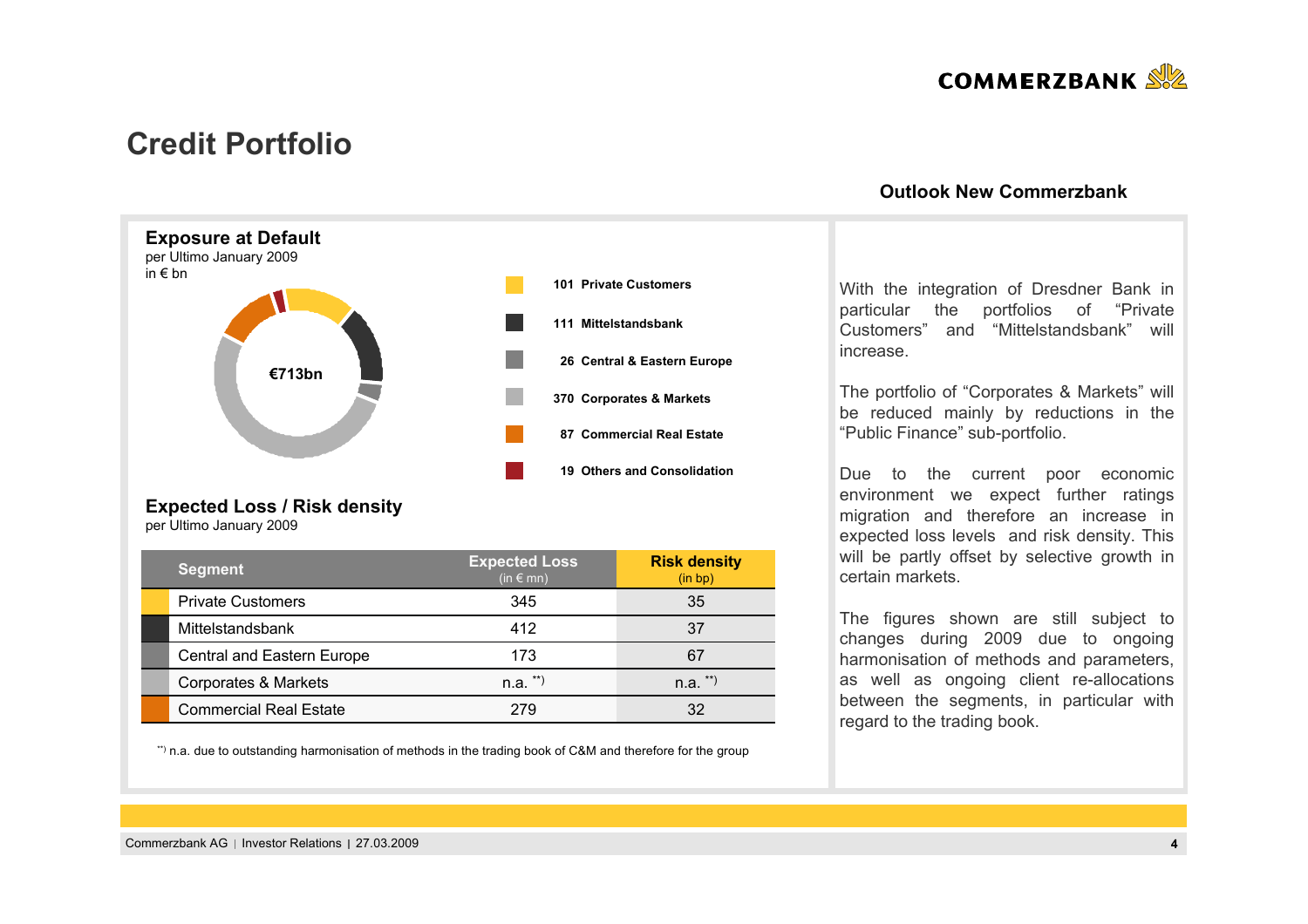

### **Shipping Portfolio**



#### **Outlook New Commerzbank**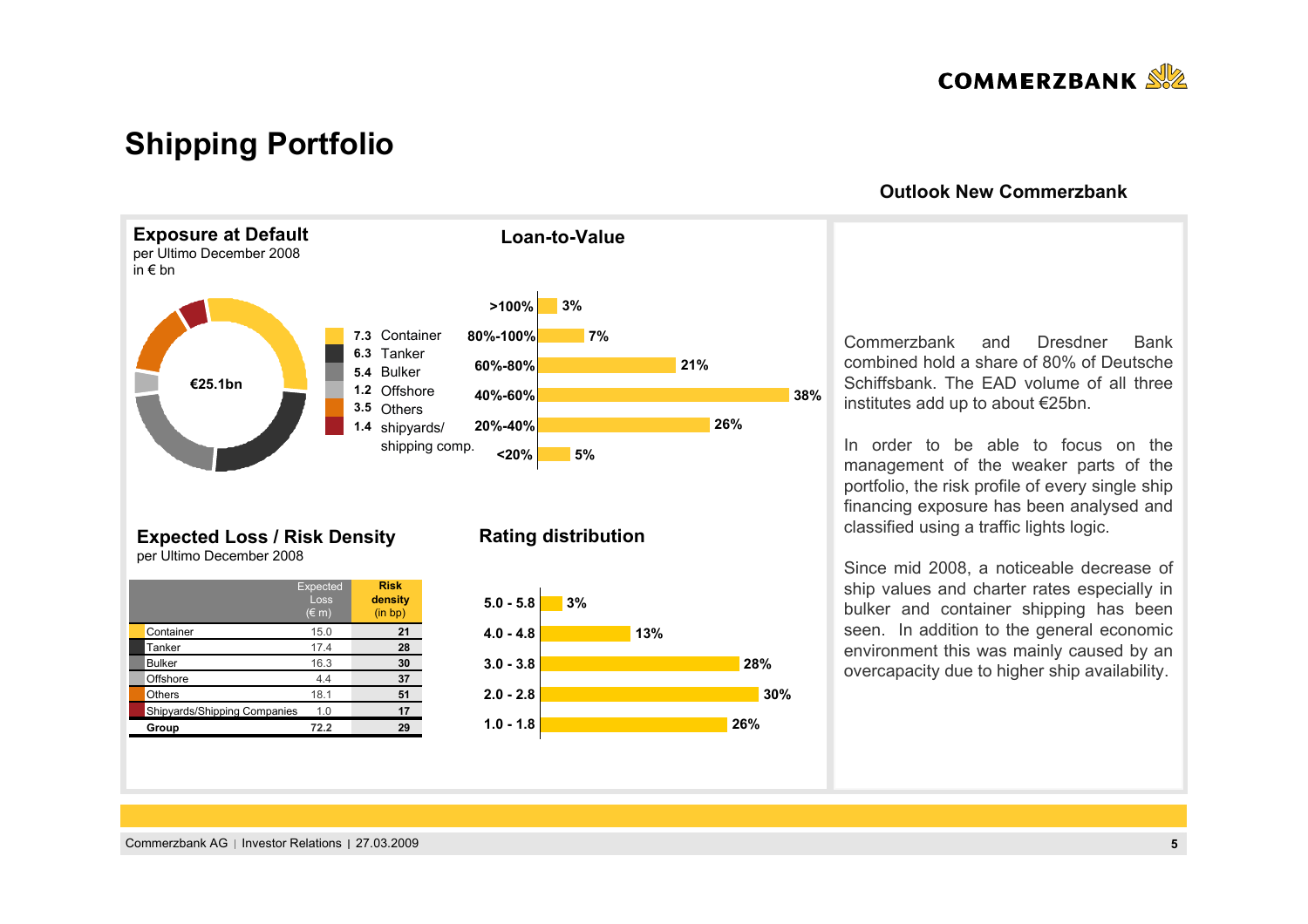

- 1. Risk taking capability
- 2.Credit Risk
- **3. Market Risk**
- 4. Operational Risk
- 5. Portfolios in risk focus
- 6. Default Portfolio / Charges against earnings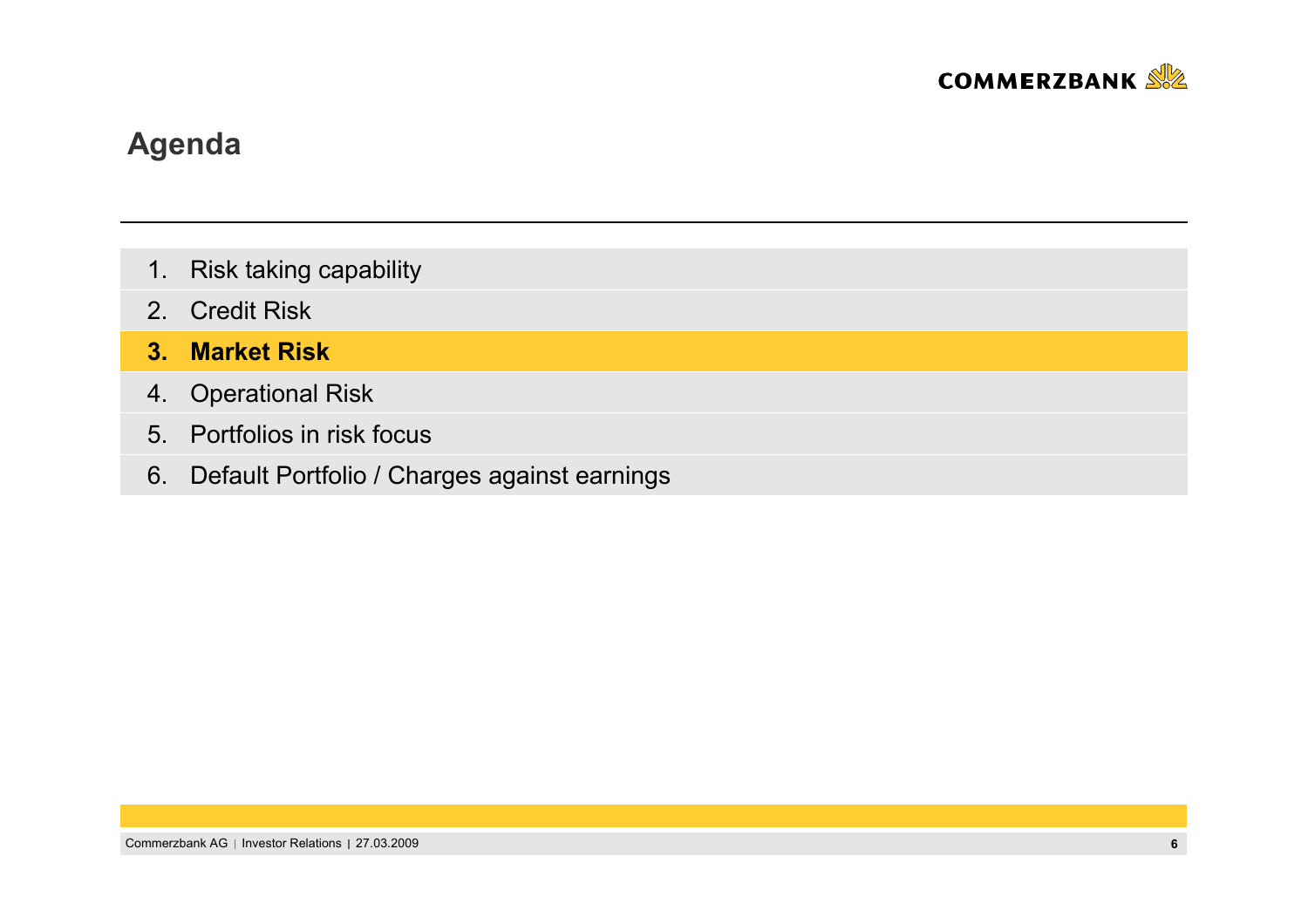

### **Market Risk**



#### **Outlook New Commerzbank**

Interest rate and credit spread risk continue to be the main drivers of market risk accounting for approximately 3/4 of the overall Value-at-Risk.

Main drivers are the trading book of Corporates & Markets and the banking books of Treasury.

Via the planned de-risking by the Divisional Restructuring Unit (DRU), in particular in the area of Structured Finance, we expect a significant decrease of credit spread risk during the course of 2009.

Furthermore, also a step by step de-risking of Dresdner Bank's interest rate derivatives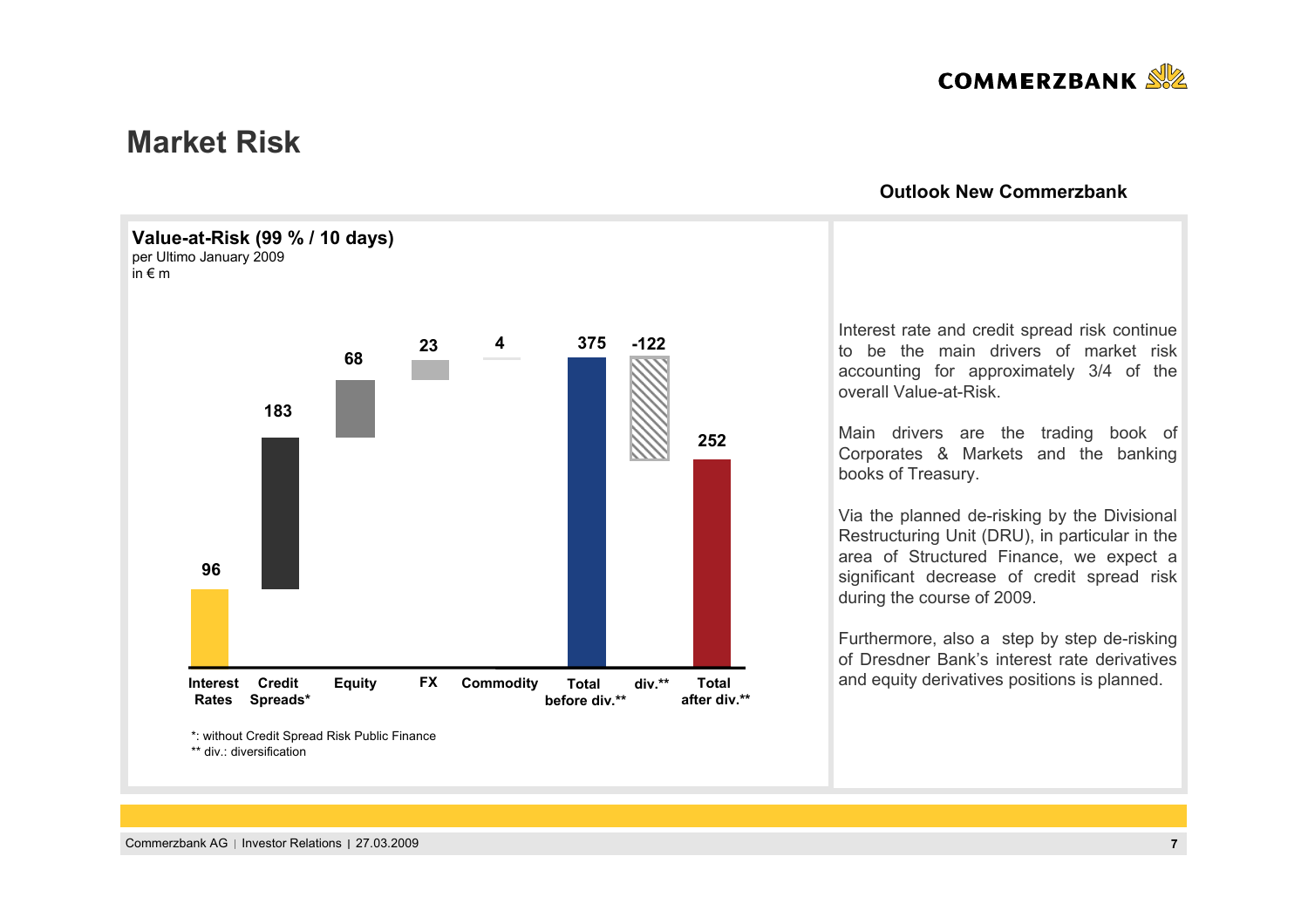

### **Market Risk**



### **Credit Spreads (Eurozone)**

in basis points (bp)



### **Outlook New Commerzbank**

The credit spread sensitivities per January 2009 are dominated by Public Finance exposure at Eurohypo and EEPK (incl. the reclassified positions to Loans and Receivables).

The increase of sensitivities in Q4/08 were solely caused by market developments (strong interest rate decrease and weaker Euro against US-Dollar) - no position increase.

De-risking is planned in Public Finance and DRU. The reduction of the Public Finance portfolio to the target value of €100bn until end of 2010 is "on track" (as of December 2008: €151bn). However, under current market conditions a fast portfolio reduction is only possible by selling "good" risks at the expense of the average portfolio quality.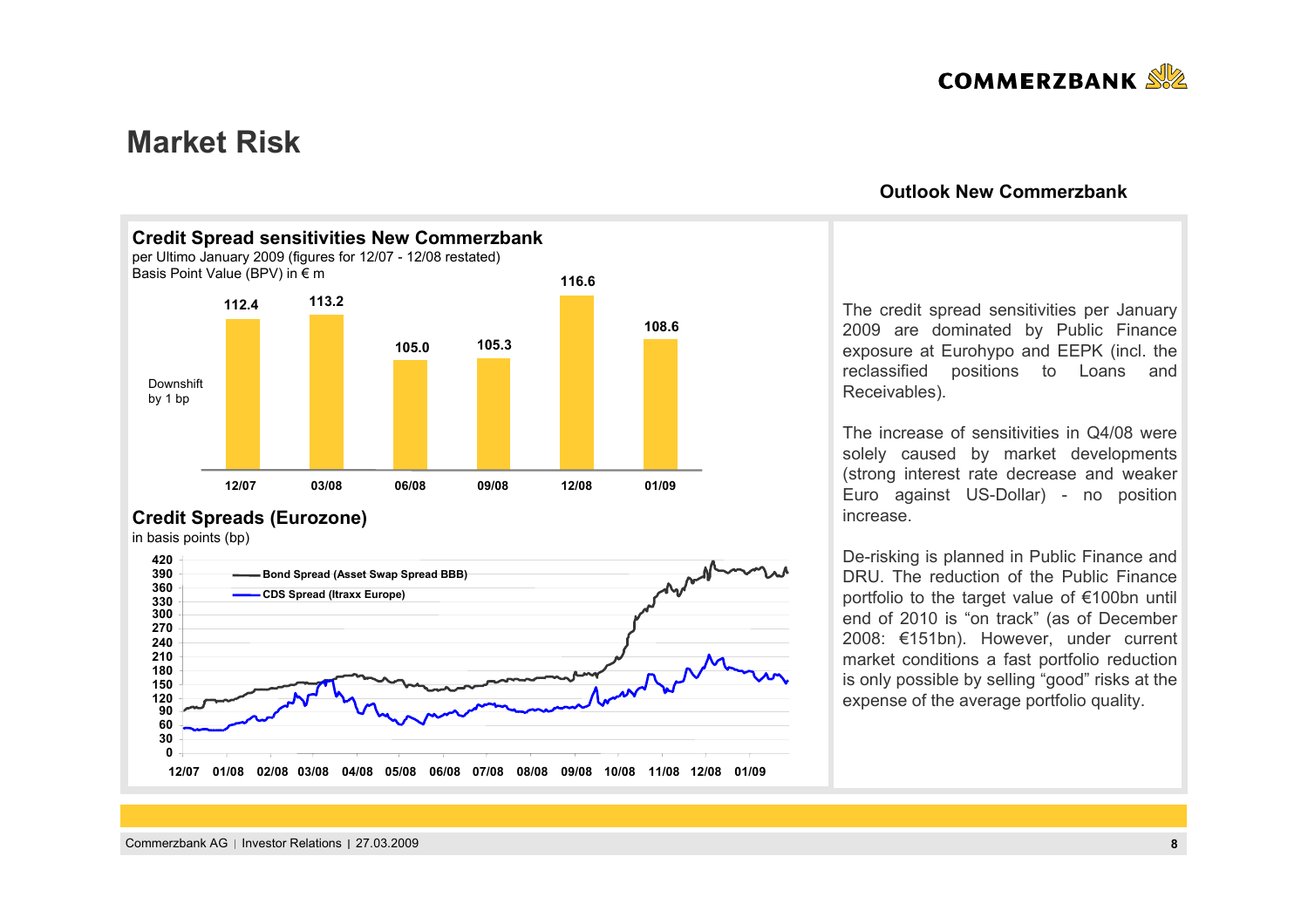

- 1. Risk taking capability
- 2.Credit Risk
- 3. Market Risk
- **4. Operational Risk**
- 5. Portfolios in risk focus
- 6. Default Portfolio / Charges against earnings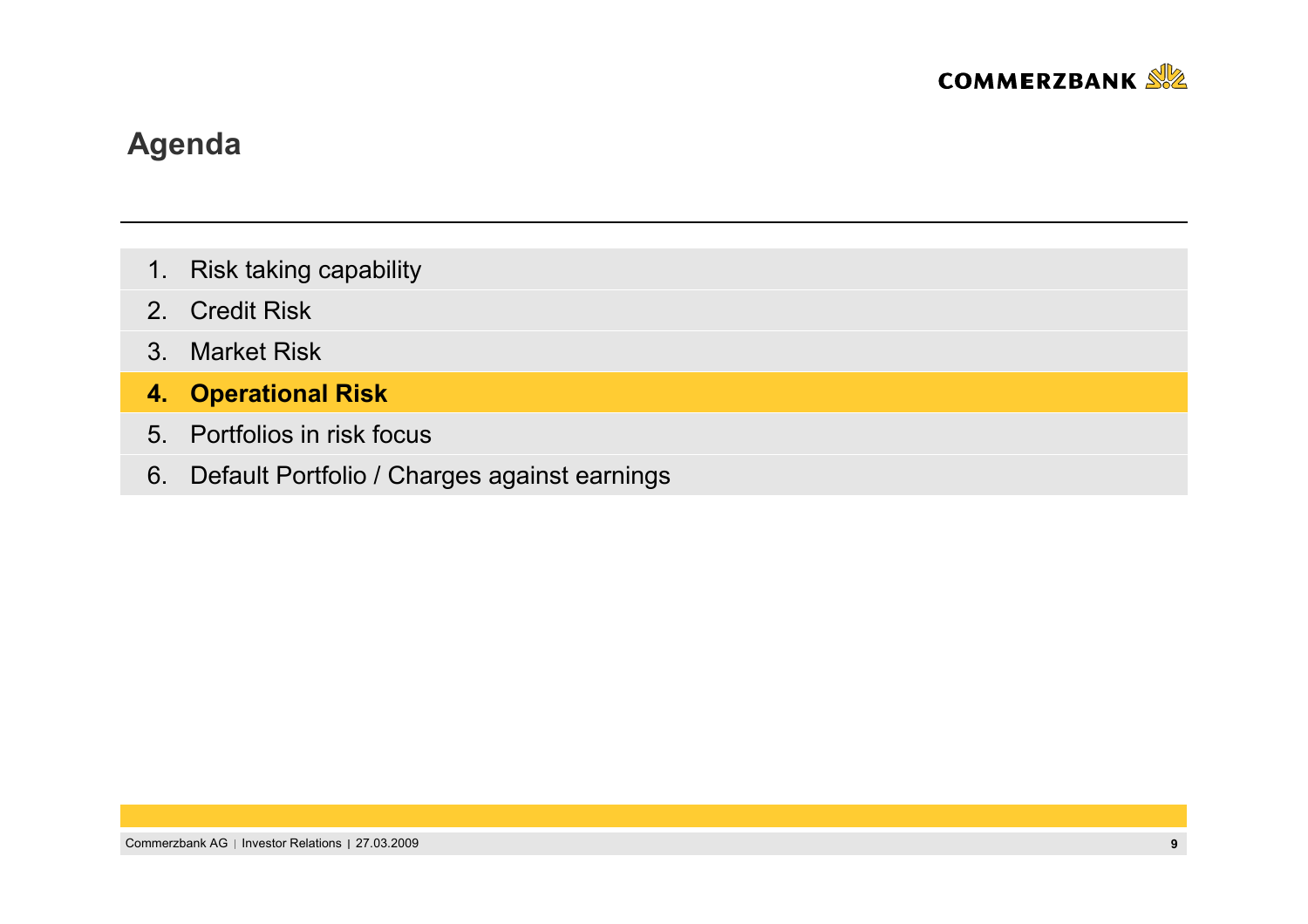

### **Operational Risk**



#### **Outlook New Commerzbank**

The values per 12/08 of New Commerzbank are based upon first integrated calculations. The assumptions used in this context are still being validated in the course of the integration project. We expect further savings in the capital charge compared to the sum of the capital charges of both institutions.

However, we also expect that the operational risk losses (including legal risk) in 2009 will increase.

We expect an increasingly difficult environment due to the current financial crisis and the economic downturn. Experiences show that these situations usually are accompanied by increased claims against banks as well as by increased potential for fraudulent activities.

Furthermore, the take-over of Dresdner Bank could cause additional events until the full consolidation of business processes and data processing systems has taken place.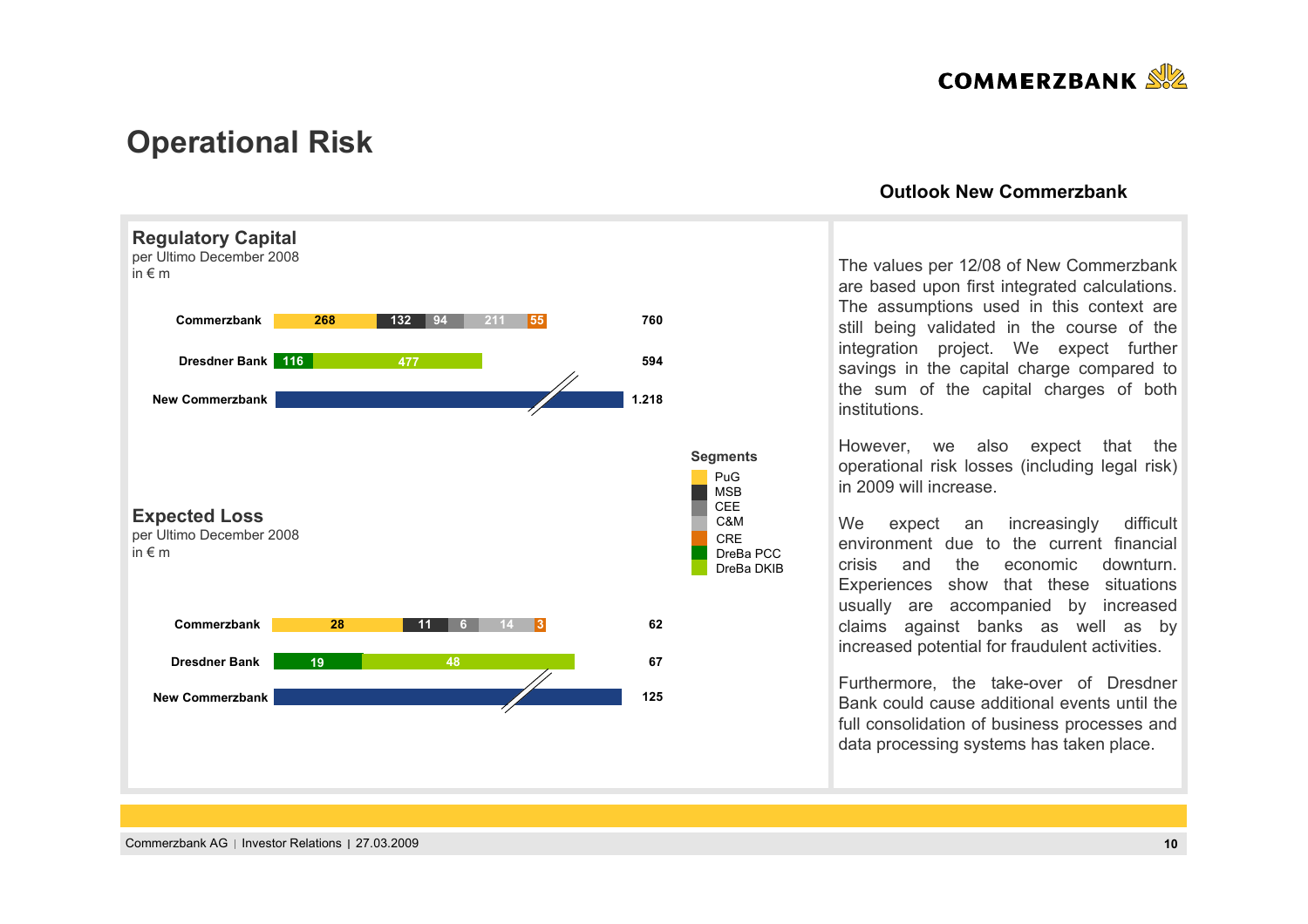

- 1. Risk taking capability
- 2.Credit Risk
- 3. Market Risk
- 4. Operational Risk
- **5. Portfolios in risk focus**
- 6. Default Portfolio / Charges against earnings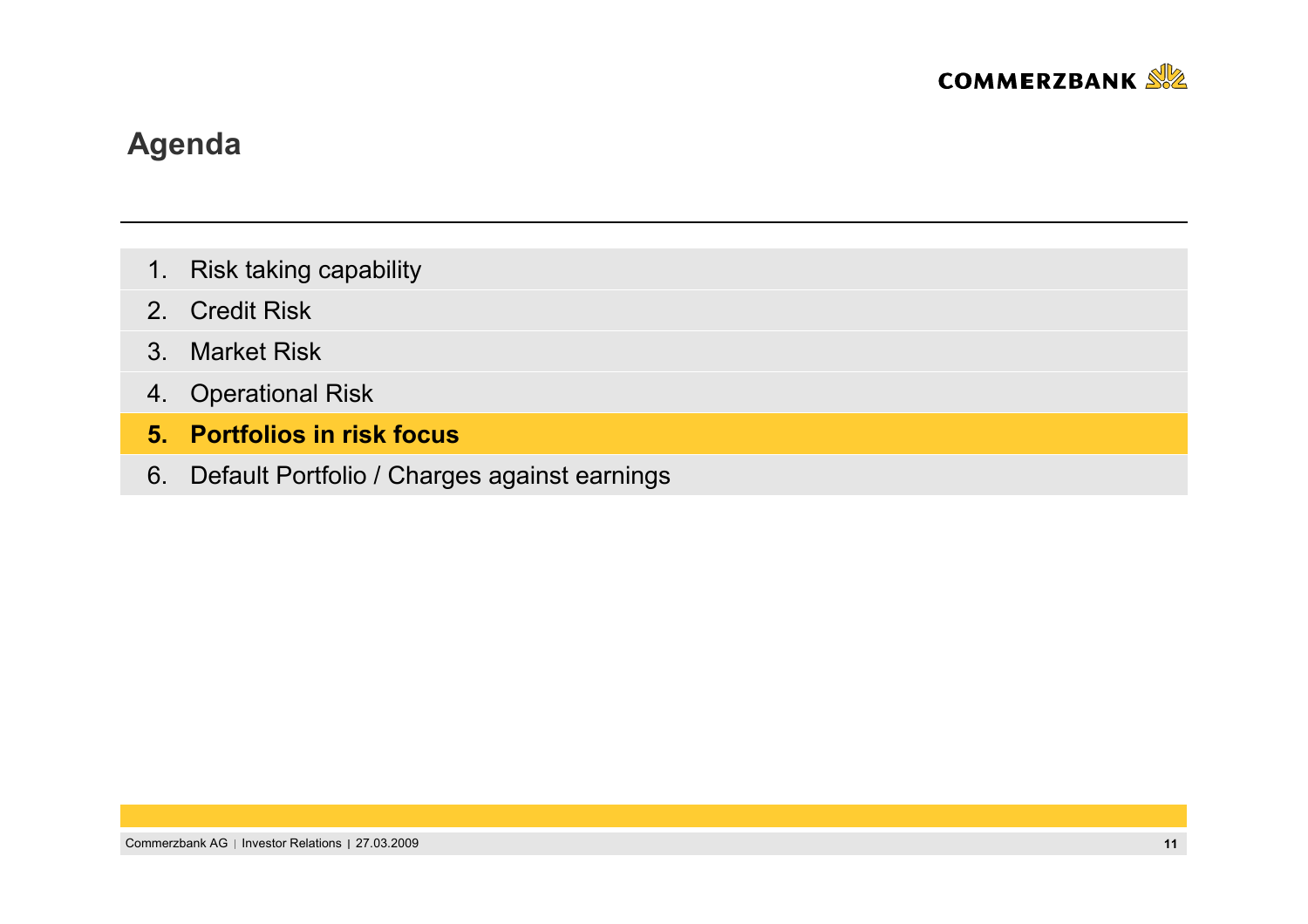

### **Overview - ABS Portfolio**

#### **Overview - ABS portfolio** per Ultimo December 2008

in € bn

|                             | <b>Nominal values</b> |      |
|-----------------------------|-----------------------|------|
| <b>Secondary Market-ABS</b> | 23.9                  | 17.3 |
| Conduits                    | 11.1                  | 11.1 |
| ABS-Hedge book              | 13.7                  | 10.3 |
| $SIV - K2$ <sup>*</sup>     | 4.7                   | 4.7  |
| CIRC **                     | 1.1                   | 1.2  |
| <b>Others</b>               | 0.2                   | 0.2  |
| <b>New Commerzbank</b>      | 54.7                  | 44.8 |

The management of the ABS portfolio, together with the Leveraged Acquisition Finance (LAF) portfolio, poses the greatest challenge in 2009.

**Outlook New Commerzbank**

Details on sub-portfolios are presented on the following pages.

\* Nominal figures not available, market values are used as a proxy

\*\* Nominal value comprises only second loss piece (nominal value of total portfolio: €1.6bn)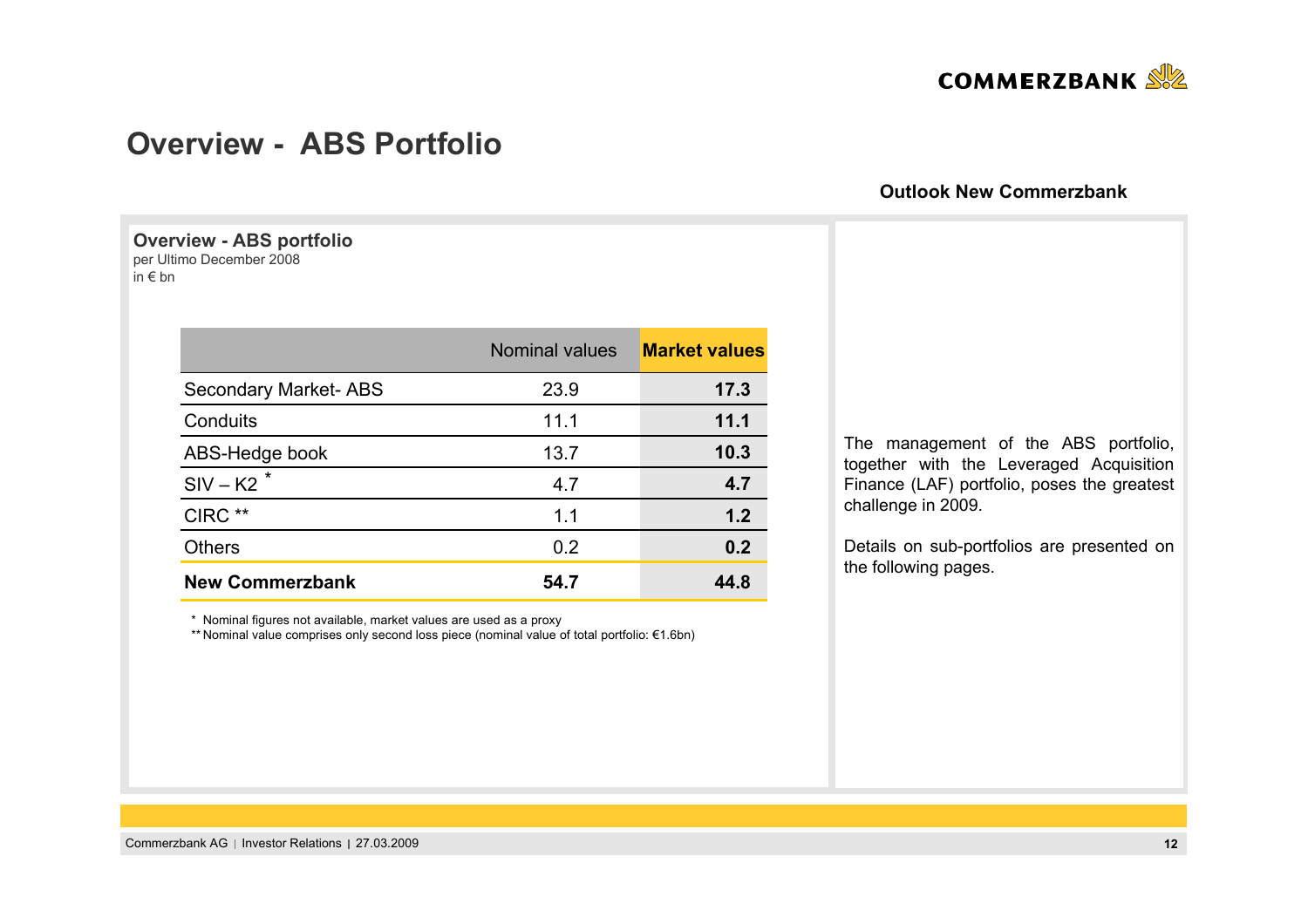

### **Secondary Market ABS**



#### **Rating distribution - secondary market ABS**



#### **Outlook New Commerzbank**

"Government Wrapped Asset Backed Securities (government guaranteed) amounting to €5.8bn constitute the biggest sub asset class - whereof US Student Loan ABS of €4.1bn represent the lion's share. From today's point of view negative P&L effects from this sub-segment seem to be unlikely.

The economic downturn has an increasing impact on further trigger breaches, delayed payments, declining asset prices and potential refinancing risk (esp. real estate in Spain / UK). Hence, we see further P&L risks with regard to the sub-segments CDO, RMBS and CMBS since the performance of these investments are heavily affected by the factors mentioned above.

Commerzbank AG Investor Relations 27.03.2009 **13**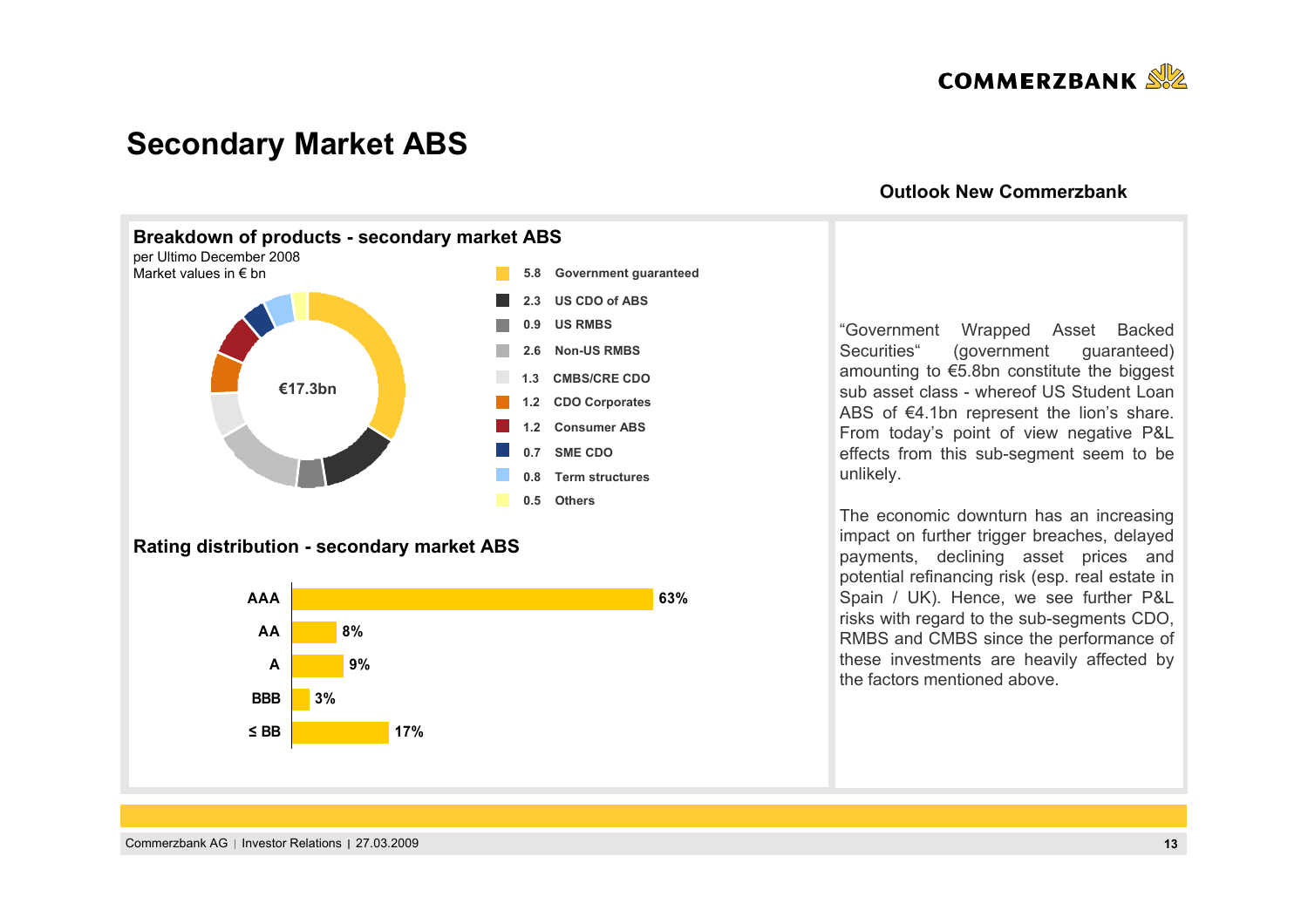

### **Conduits**



#### **Outlook New Commerzbank**

#### **"Silvertower" (€5.9bn)**

Silvertower is subject to the franchise with regard to the funding of corporate clients of Dresdner Bank. 32% of the conduits are made up of securitisation transactions of own assets of Dresdner Bank, 18% from a leasing transaction based on residual values.

#### **"Beethoven" (€3.5bn)**

Assets refer predominantly to trade receivables (25%), film receivables (21%) and capital commitments (17%) (appr. 80% USA and Emerging Markets).

#### **"Kaiserplatz" (€1.1bn)**

Only liquidity lines and guarantees, no firstloss or mezzanine positions. The Kaiserplatz-conduit is subject to franchise for the funding of corporate clients with long-standing business connections and sound customer relationship.

#### **Participation in conduits of third parties (€0.6bn)**

Assets are composed of 31% from European trade receivables and 69% from US-rated securities.

Commerzbank AG Investor Relations 27.03.2009 **14**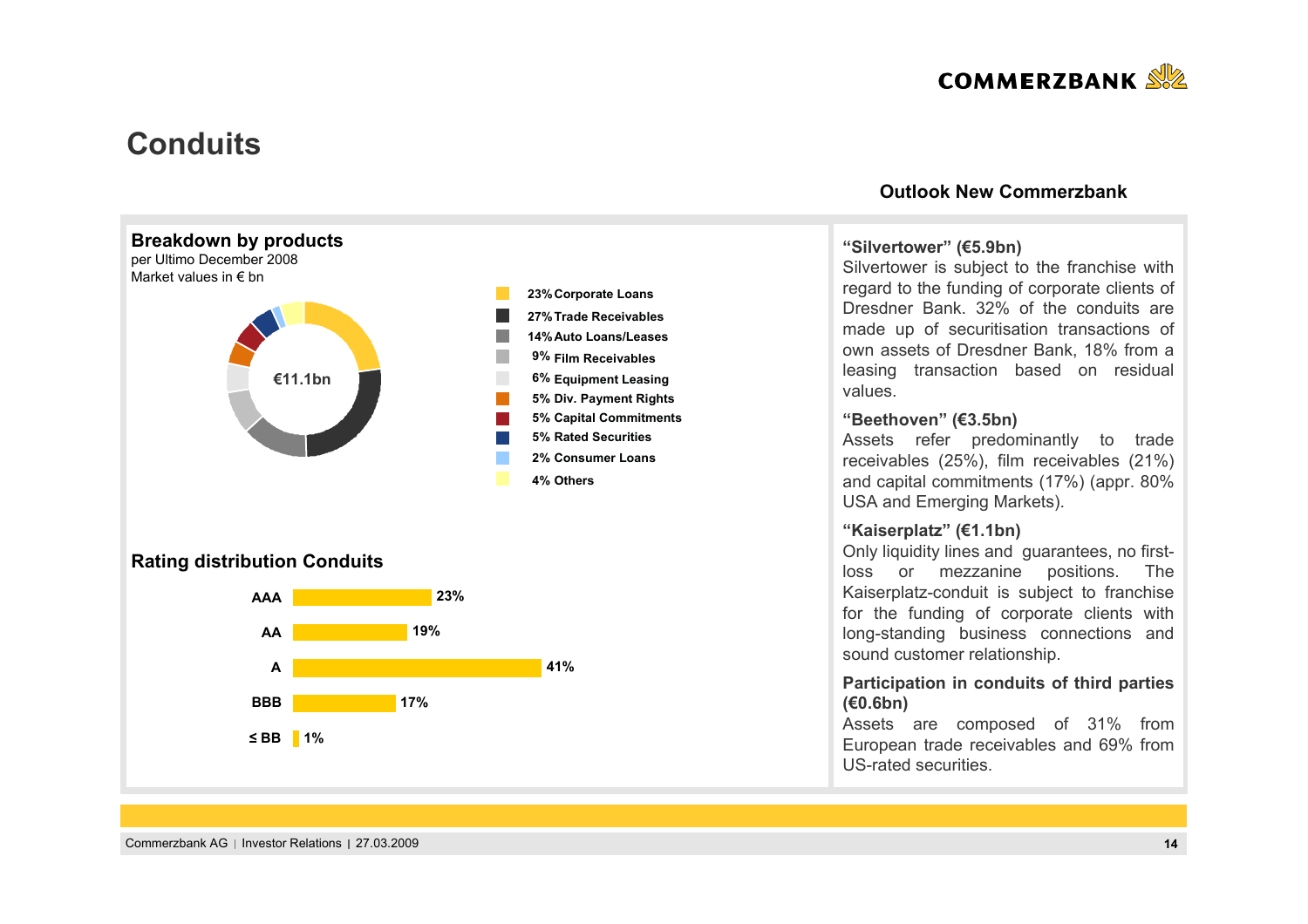

### **ABS Hedge Book**

#### **Outlook New Commerzbank**

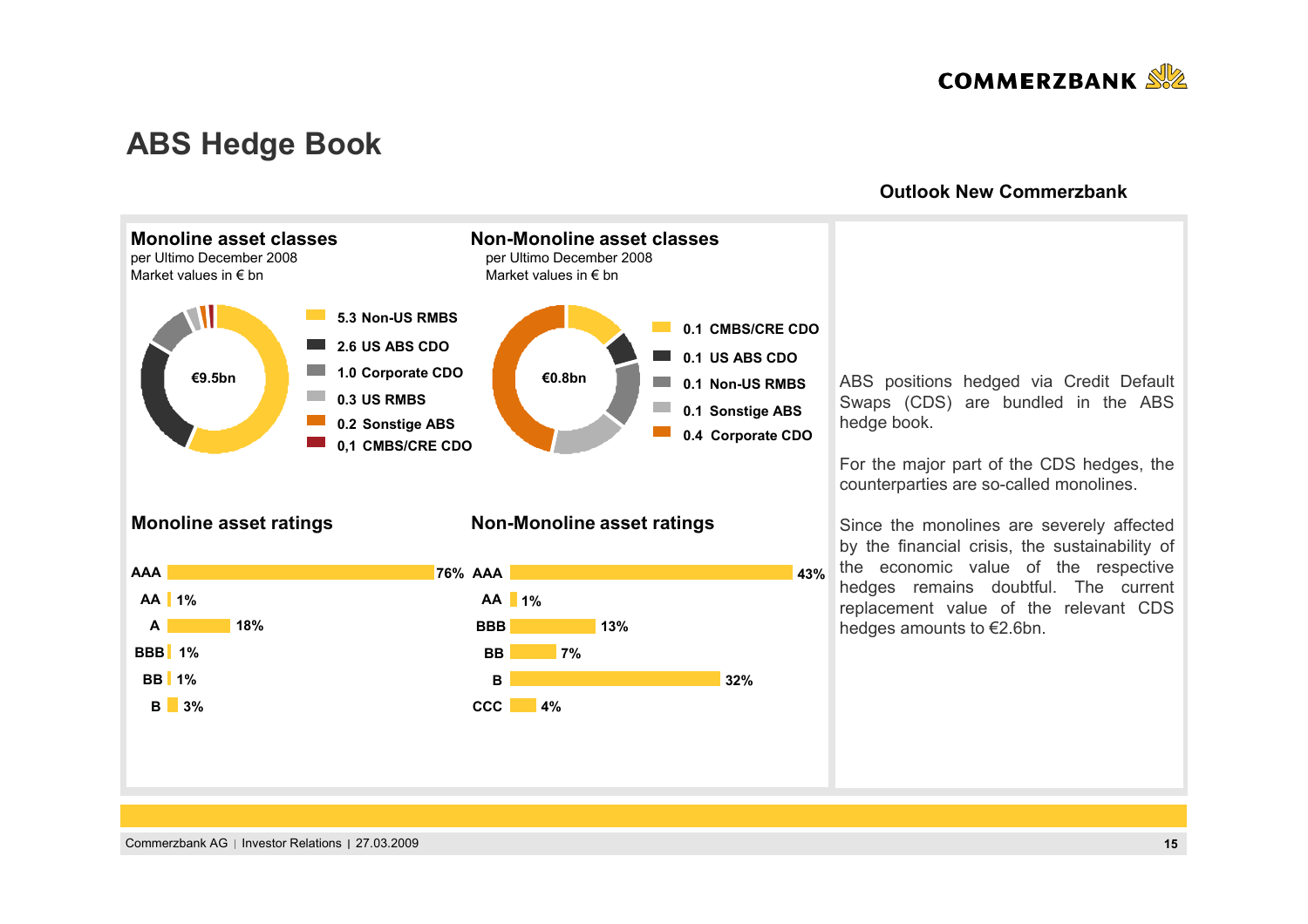

## **Structured Investment Vehicle (SIV) – K2**

**Outlook New Commerzbank**



Commerzbank AG Investor Relations 27.03.2009 **16**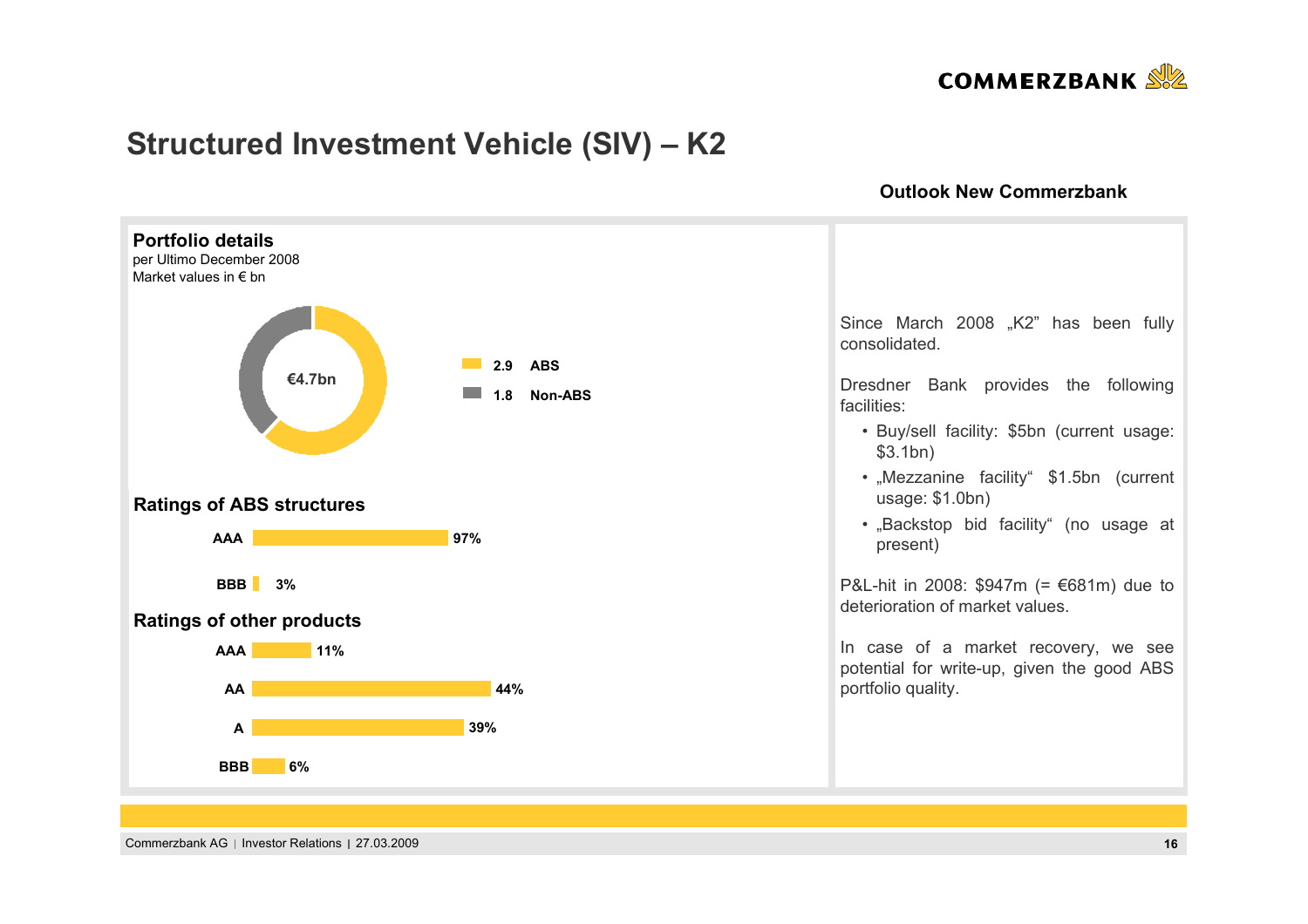

### **Leveraged Acquisition Finance (LAF)**



#### **Outlook New Commerzbank**

In 2008 the well-structured Commerzbankportfolio (average exposure size of about €30m) only reported a loan loss provision of appr. €11m.

In Dresdner Bank the credit quality of individual transactions deteriorated during the second half of 2008 in the course of the worsening economic environment. In the Final Hold portfolio, a loan loss provision of €10m was made for a single exposure. For the Underwriting portfolio, loan loss provisions of €662m were made.

We expect the macroeconomic environment during 2009 to remain weak. Therefore, and in view of the higher leverage ratios in the LAF portfolio, negative rating migrations and further defaults in the Final Hold and Underwriting portfolio cannot be ruled out.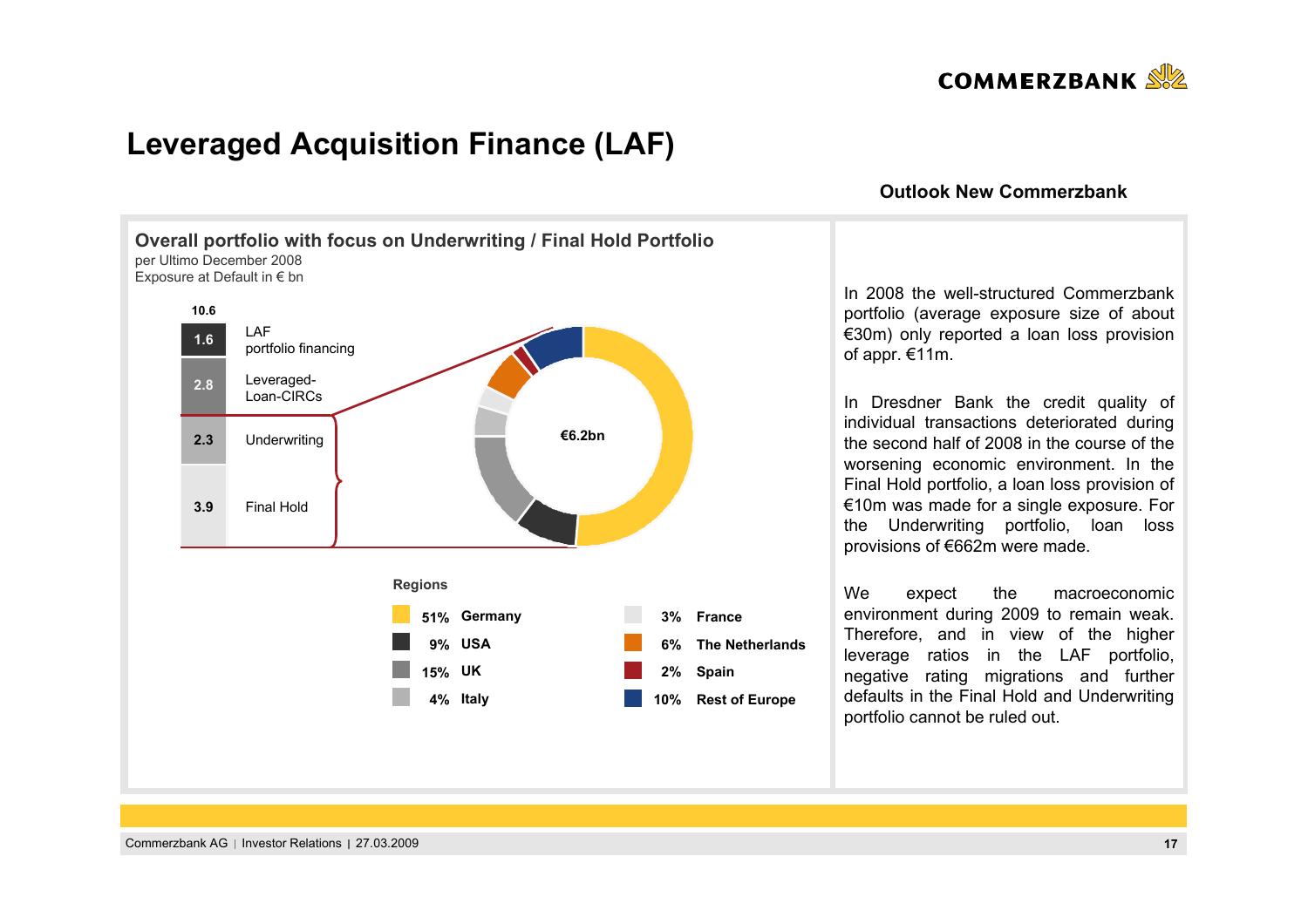

- 1. Risk taking capability
- 2.Credit Risk
- 3. Market Risk
- 4. Operational Risk
- 5. Portfolios in risk focus
- **6. Default Portfolio / Charges against earnings**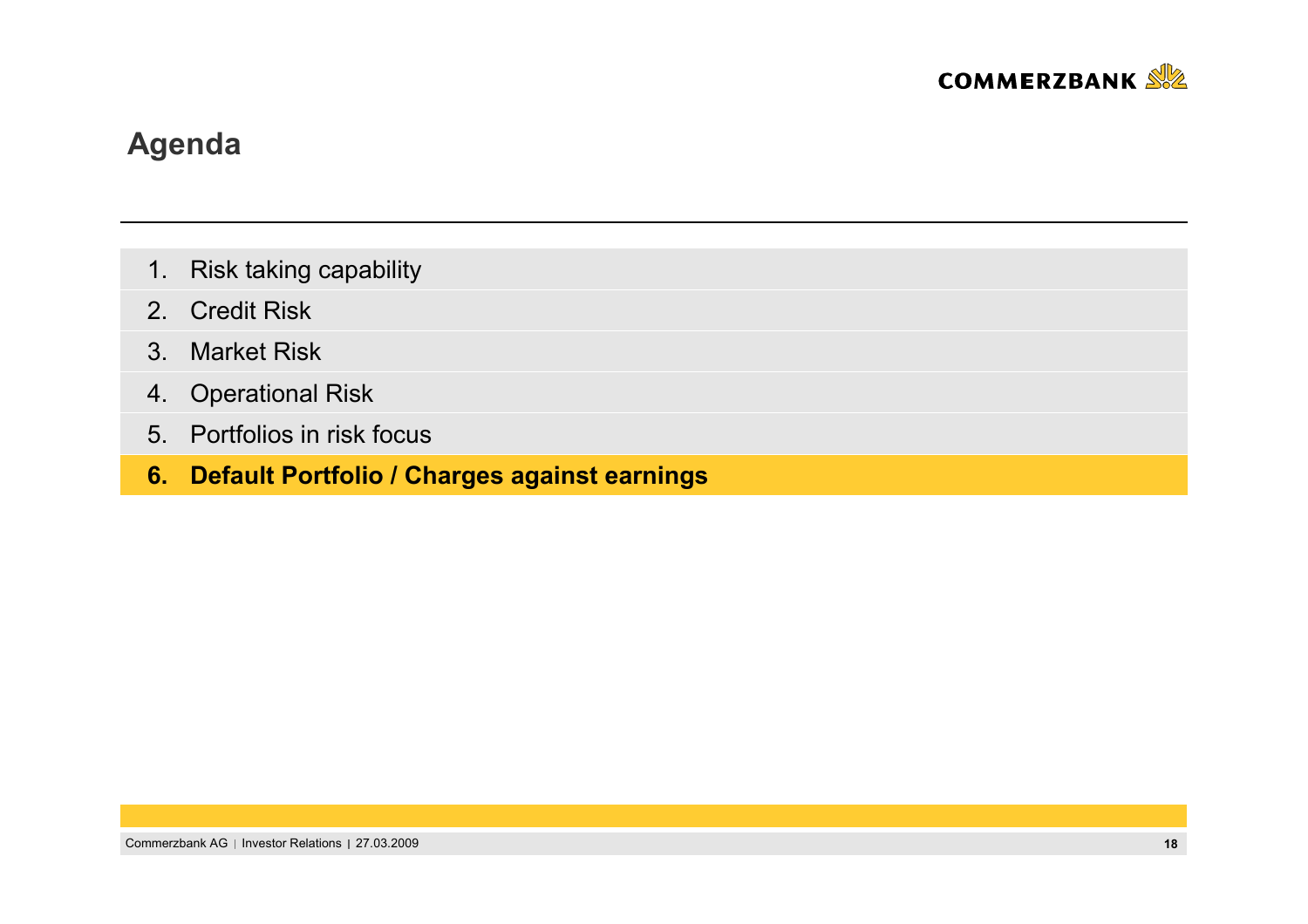

### **Default Portfolio**



#### **Outlook New Commerzbank**

Commerzbank AG Investor Relations 27.03.2009 **19**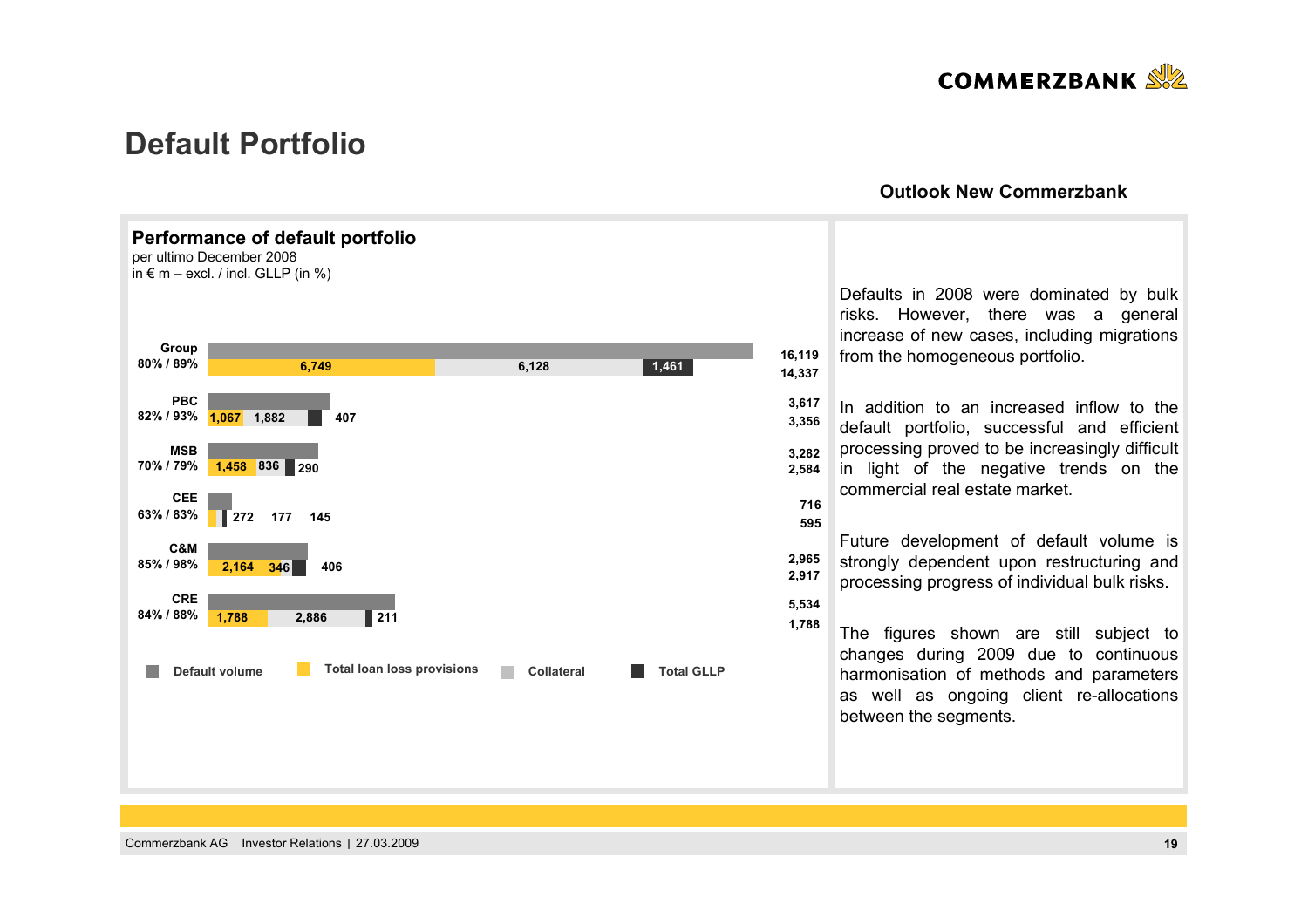

### **Loan Loss Provisions (Loans and Receivables)**

**Run Rate IC result Change in GLLP**

335 -87 -43 **205**

663 -48 3 **618**

**k** -251 -63

**n** 31 -14 0

**Central and Eastern Europe** 145 190 **80** 190 **Corporates & Markets** 2,083 4 147 **2,234**

**Group 3,832 -431 124 3,526**

**Net-LLP**

**262**

**17**

#### **Outlook New Commerzbank**

**Group:** significant portfolio shifts in addition to a moderate decline.

**Private customers:** increase largely due to adjustments in methodology and a significant decline in amounts received on claims written off.

**Mittelstandsbank:** Significant rise of insolvencies and restructurings in 2009, and therefore also in net loan loss provisions.

**Central and Eastern Europe:** significant year-on-year rise in net loan loss provisions, with Russia, Ukraine and Poland being affected in equal measure.

**Corporates & Markets:** after the exceptionally high charges in 2008, we expect a decline of risk provisions by more than 50% although they will still be high in the LAF portfolio.

**CRE & Shipping:** we expect more defaults and bulk risks; additionally, the negative effect on earnings from ship financing (incl. Schiffsbank) needs to be taken into account.

| Commerzbank AG   Investor Relations   27.03.2009 |  |  |
|--------------------------------------------------|--|--|
|--------------------------------------------------|--|--|

**Loan loss provisions** per ultimo December 2008

**Private customers**

**Mittelstandsbank**

**Commercial Real Estate**

**Others & consolidation**

in € m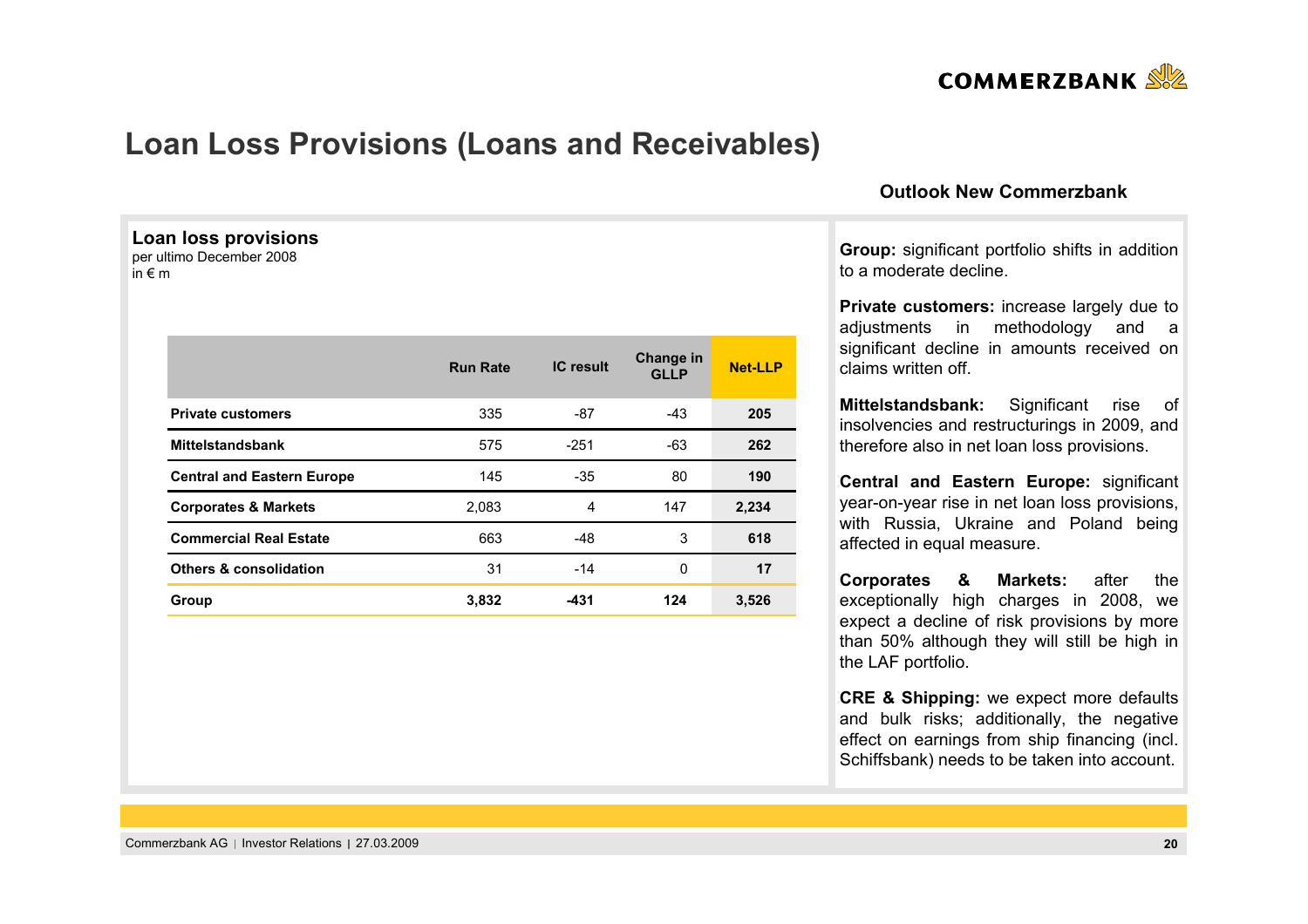

### **Overview Effects on Earnings**

**Effects on earnings 2008 compared to 2007**

in € bn

#### **Outlook New Commerzbank**

|                                                                  |     |        | 2007         |     | 2008 |              |  |
|------------------------------------------------------------------|-----|--------|--------------|-----|------|--------------|--|
|                                                                  |     |        | <b>Total</b> |     |      | <b>Total</b> |  |
| <b>Provisions for</b><br><b>LaR Loans</b>                        | 0.5 | $-0.1$ | 0.4          | 1.9 | 1.7  | 3.6          |  |
| <b>Effects on earnings</b><br>from defaults AfS/<br>trading book | 0.7 | 1.3    | 2.0          | 1.3 | 4.5  | 5.8          |  |
| Sum of<br>effects on earnings                                    | 1.2 | 1.2    | 2.4          | 3.2 | 6.2  | 9.4          |  |
| <b>Effects on</b><br>revaluation reserve                         | 0.8 | 0.4    | 1.2          | 3.1 | 1.5  | 4.6          |  |
|                                                                  |     |        |              |     |      |              |  |

We expect **risk provisions** to be slightly below 2008 levels, despite large structural shifts at the New Commerzbank in 2009. In addition, the probability of bulk and event risks has increased in the current unstable and extremely volatile environment.

In terms of impairment **charges arising from available-for-sale holdings and defaults in the trading book**, we currently assume that we reached the peak for the New Commerzbank in 2008. We are expecting a large reduction for this area in 2009 under our "realistic-case" scenario.

In the **revaluation reserve**, charges against the New Commerzbank's capital base should be well below the €4.6bn total for 2008.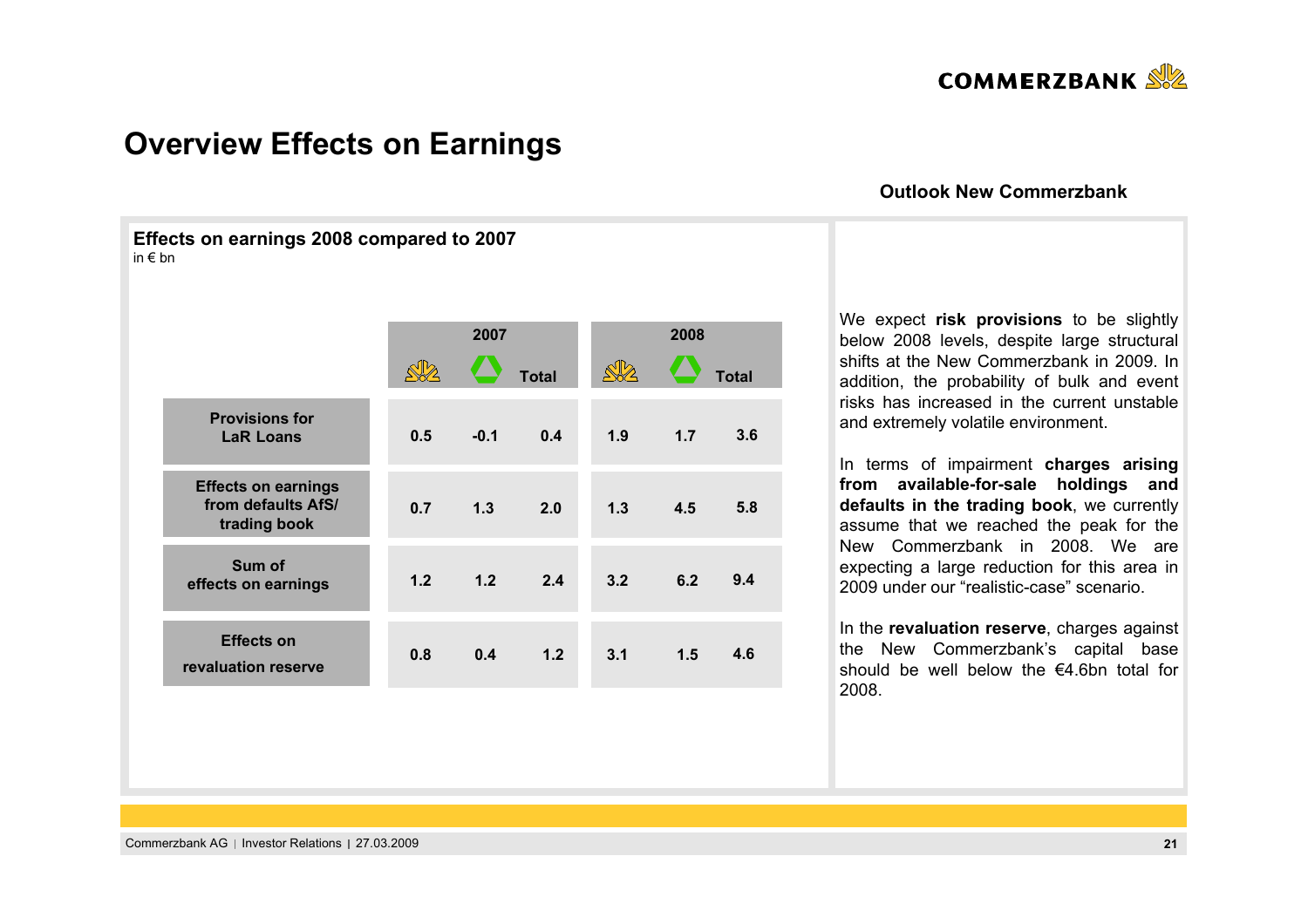

### **For more information, please contact Commerzbank´s IR team:**

**Jürgen Ackermann** (Head of IR) P: +49 69 136 22338M: juergen.ackermann@commerzbank.com

**Sandra Büschken** (Deputy Head of IR) P: +49 69 136 23617M: sandra.bueschken@commerzbank.com

**Michael Klein**P: +49 69 136 24522M: michael.klein@commerzbank.com **Wennemar von Bodelschwingh** P: +49 69 136 43611M: wennemar.vonbodelschwingh@commerzbank.com

**Ute Heiserer-Jäckel**P: +49 69 136 41874M: ute.heiserer-jaeckel@commerzbank.com

**Simone Nuxoll** P: +49 69 136 45660M: simone.nuxoll@commerzbank.com **Stefan Philippi** P: +49 69 136 45231M: stefan.philippi@commerzbank.com

**Karsten Swoboda**P: +49 69 136 22339M: karsten.swoboda@commerzbank.com

#### **www.ir.commerzbank.com**